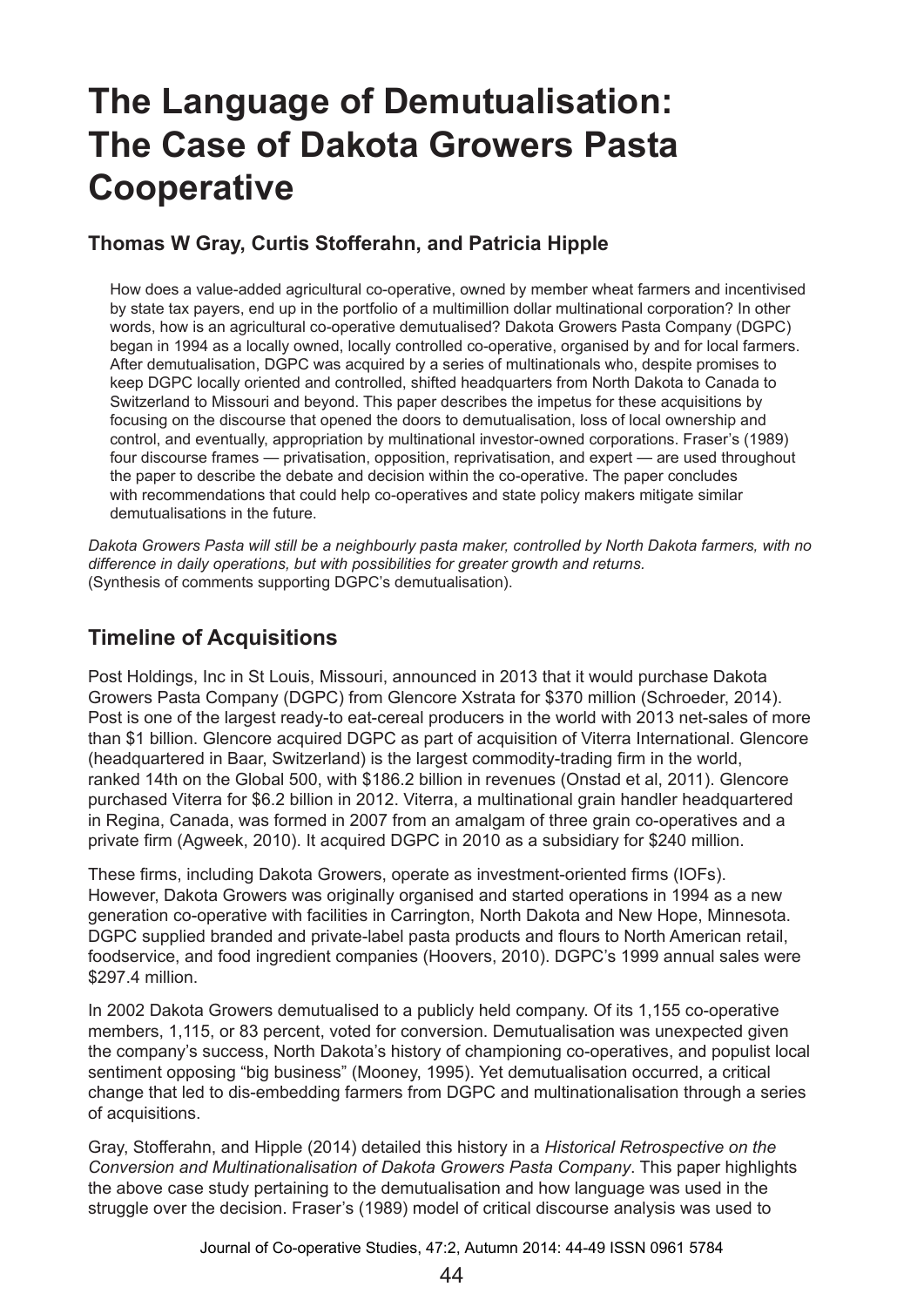parse out various linguistic and political-economic influences on the decision. From a historical perspective, Fraser contends that three narratives — oppositional, reprivatising, and expert discourse — tend to frame controversial issues in the larger late-modern, socio-economy. Drawing from Fraser (and Prieur) the following section provides a conceptual frame for parsing societal discourse struggle in anticipation of its application to co-operative demutualisation.

### **Needs Struggle and Critical Discourse Analysis**

Fraser (1989) and Prieur (2006) suggest that in the larger socio-political-economy, needs struggles occur between groups within particular social categories (eg, class, race, gender), between regions, and competing organisations. The groups often tend to be arrayed in opposition to each other in superordinate, subordinate relationships. In a societal context of limited access to resources, struggles occur over the definition of unmet social needs and the location of responsibility for meeting them (eg, at the individual or family level, in the larger civil society, in the dynamics of markets, and/or with government).

Narratives emerge from these struggles that justify respective interests (though the discourse itself may be presented as scientific and neutral). Fraser (1989) suggests that, historically, dominant or superordinate societal groups — by class, race, gender, region, and even economic organisation — have pushed a privatising bent into everyday lay analyses of societal problems, often placing responsibility for meeting unmet needs at the individual and/or familial levels. Problems such as poverty, hunger, worker safety, farm and rural community survival, food safety and nutrition tend to be defined as embedded within individual or familial responsibilities, with little if any call for resource redistribution from privileged to more vulnerable populations (Fraser, 1989).

However, broader societal conditions of inequality and disadvantage can produce such severe difficulties — high unemployment, malnutrition, poverty, massive family-farm loss — that breakdowns may occur in superordinate narratives. The weight of social and economic needs may become so obviously public that they trigger sensitivities beyond the private sphere. For example, framing socio-economic difficulties as, "they're solely individual or family problems" may be displaced in a struggle allowing more "oppositional discourse frames" to gain greater visibility.

These alternative narratives (eg, internal dependency/colonial theory and alternative agriculture) may take shape in a manner that identifies larger societal barriers which can keep people in poverty, industrial behaviours which place workers at risk, exploitation of farmers and rural communities resulting from demand for cheap food, cheap labour, mineral resources, and environmental dumps for the larger civil society. In the narrative struggle process, arguments may be legitimated around "oppositional frames" calling for realignment of societal resources away from dominant privatisation logics.

Fraser and Prieur argue, however, that oppositional discourses are not likely to go unopposed. They suggest a swing-back may occur where "reprivatisation" discourses emerge challenging "oppositional" frames. Such narratives, while acknowledging some social-economic need as legitimate, often redefine responsibilities back to the private individual and domestic sphere. These "reprivatisation" narratives may take shape in phraseology that states "yes, there exists some unmet needs of social significance" — unemployment, worker safety, commodity support, rural livelihoods, nutrition — but responsibility for meeting them belongs with individuals and families.

Counter-pushes, resistance, and struggle occur around needs definition; ie, who is included, and what is considered the responsibility of the larger society (Fraser, 1989). In addition, expert discourse tends to be used as a tipping narrative to give legitimacy to one narrative over another, though Fraser cautions that such frames tend to be conservatising and often have a reprivatising bias.

Gray, Stofferahn, and Hipple (2014), Stofferahn (2010), Mooney and Gray (2002), Mooney, Roahrig, and Gray (1996) have applied Fraser's expert, oppositional, and reprivatisation

Journal of Co-operative Studies, 47:2, Autumn 2014: 44-49 ISSN 0961 5784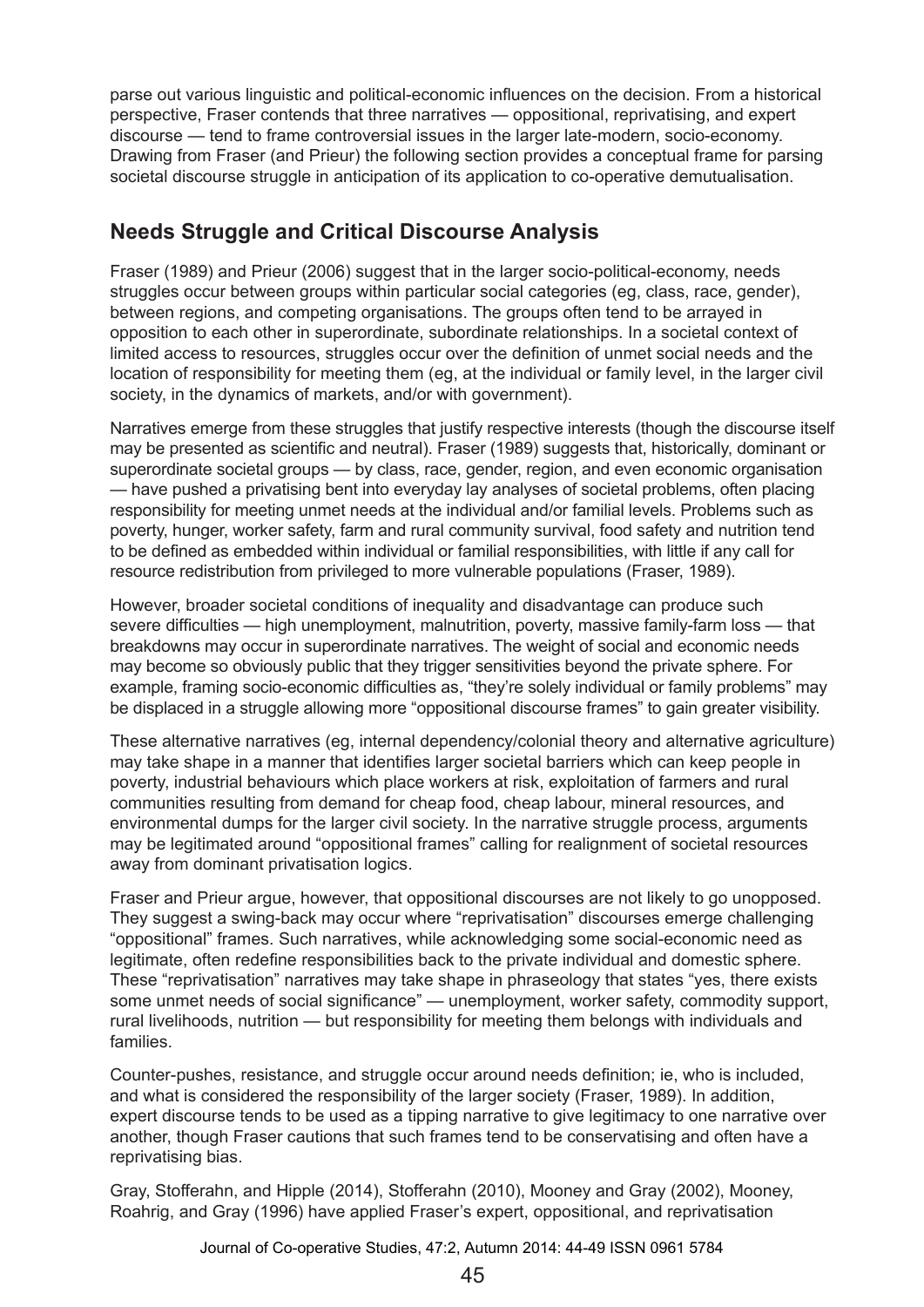discourse frames to examine agricultural co-operative demutualisations. Co-operatives are understood in these analyses as "oppositional narratives" both:

- 1) internally in terms of organisations for use rather than for return on investment, and
- 2) externally in opposing firms holding predominant market positions; ie, monopoly/oligopoly and monopsony/oligopsony.

Here we seek to outline the shape of narrative frames used in Dakota Growers' demutualisation struggles. We draw from news accounts and editorials; the DGPC board's Security and Exchange Commission (SEC) demutualisation filing, and personal interviews with co-operative knowledgeables. Ultimately we hope to contribute to a conversation that can help mitigate demutualisations (or what are essentially political-economic de-democratisations of farmermember organisations).

## **Demutualisation Discourse Struggle: Dakota Growers**

#### **Frames supporting demutualisation**

In a context of durum delivery problems, the Dakota Growers' board considered various factors and recommended demutualisation. The board used neoclassical economics as the dominant discourse to initiate the discussion, supported by various "expert" accounting and legal narratives. Earlier work by Schrader (1989) and Collins (1991a, 1991b) identifies four motives for co-operative demutualisations: equity liquidity, equity access, corporate acquisition, and cost of equity. The Gray, Stofferahn and Hipple (2014) analysis found evident two of these discourse frames: equity liquidity and equity access.

The board argued that, given some farmer-members' delivery problems, many wanted to cash in their membership equity, especially those nearing retirement. The sale of delivery rights was by contract and limited to farmer-members. (As a new generation co-operative, membership was not open and output delivery was limited by contract.) The board argued that demutualisation would infuse non-member investor dollars into DGPC (equity access) and members would have a market to liquidate their equity (equity liquidity).

Board/management also argued that expansion was essential to compete in the pasta market, that access to equity was needed to fund expansion and demutualisation would provide that access. Becoming a "major industry player" was a central discussion theme. According to this narrative, conversion would make more capital available from a broader range of investors and financial institutions and permit various expansionary scenarios.

#### **Frames opposing demutualisation**

People opposed to demutualisation tended to rely upon narratives linked to co-operative founding principles and understandings. Two of these respectively were:

- 1) voluntary-populism, and
- 2) social class/collective action.

The voluntary-populist narrative blends the discourse of populism and voluntarism into conceptions of co-operatives. Populism refers to "political ideas and activities intended to represent ordinary people's needs and wishes" (Cambridge online dictionary). Voluntarism refers to social action where individuals freely join a social movement, collective action, or an organisation to achieve social, economic, and/or political goals.

Individuals voluntarily form co-operative organisations to achieve goals, often for a group of individuals at some socio-economic disadvantage relative to more powerful interests. Mutual interests among these individuals is central to organisational formation. They take collective action to gain voice and power to achieve some end; eg, develop a market, receive higher product prices, and/or lower input prices.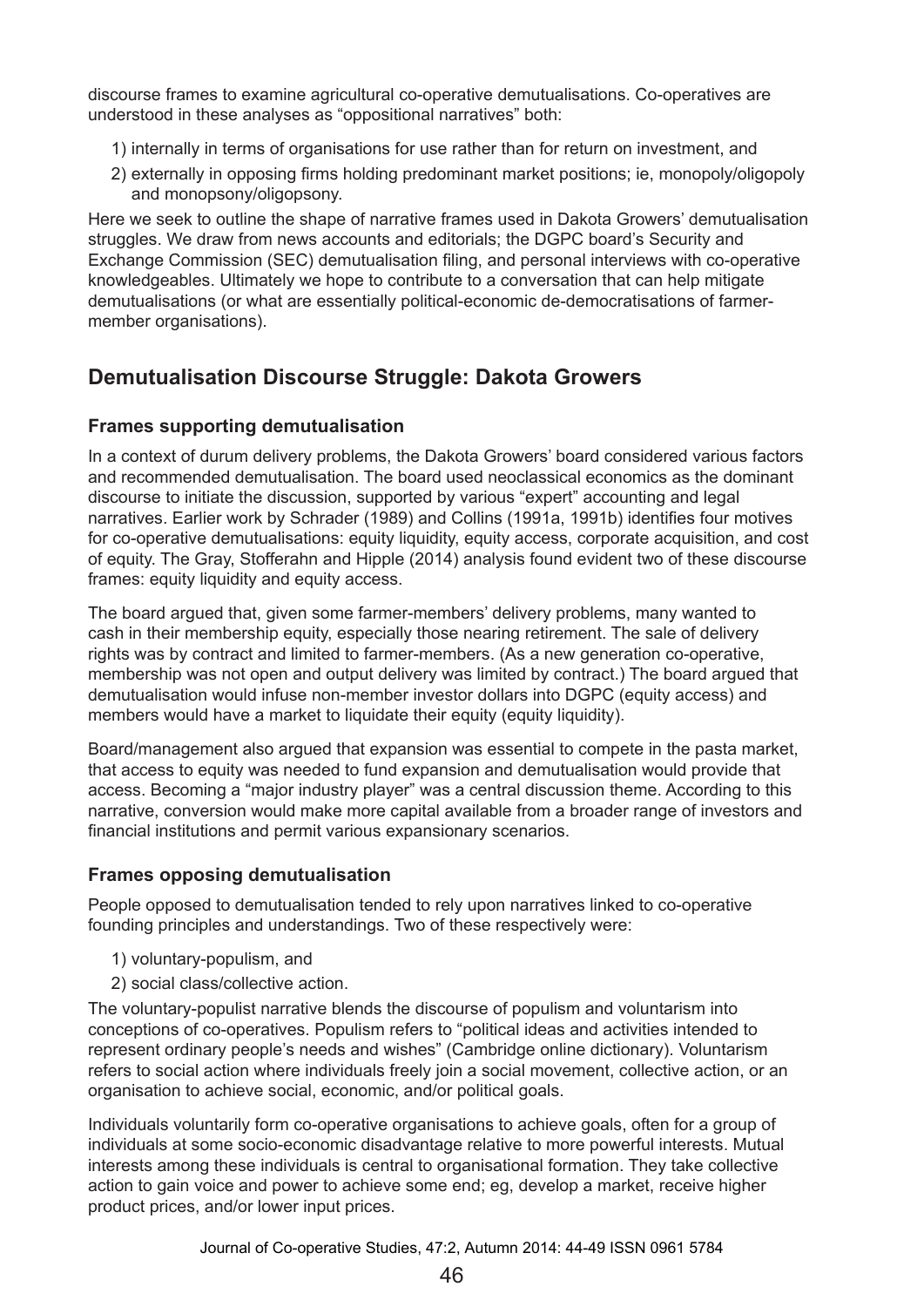The most common oppositional discourse used to oppose DGPC demutualisation was the **voluntary-populist frame**. Opponents raised concerns such as loss of:

- 1) democratic control,
- 2) the one-person, one-vote principle,
- 3) control to out-of-state, non-farmer investors,
- 4) patronage dividends paid to members, and
- 5) information provided via meetings and newsletters.

Opponents were also concerned about the

6) concentration of power by the board of directors and management relative to members.

Class discourse has a different starting point than narratives embedded in populism. In populist analyses, the individual is the initiating focus for understanding and action. Groups and voluntary organisations (co-operatives) come together and pursue goals based on similar ideas and values. They then pursue these ends as a group, held together by common ideals, values, and preferences (see social idealism; Hinkle, 1994).

From a **class/collective action** perspective, the class itself is the central focus for understanding. Class is not just a group of individuals with similar ideas, values, and interests coming together to pursue some end. Instead there is commonality in how people make a living, or earn their "material" means of survival in the economy (see social materialism; Hinkle, 1994). Farmers have a common material relationship in earning a living through a basic production relationship to land and agriculture. Historically family farmers have generally been in subordinate relationships to more powerful interests and organisations in the larger socioeconomy — though this is highly variable by production type and region. Our focus here is on North Dakota durum farmers finding it necessary to collectivise. (More generally farmers are in complex relationships of managing, employing, labouring, owning, and renting such that our class designation would not apply) (Mooney, 1988).

In DGPC's case, class narratives, though over-lapping with voluntary-populist discourse, tended to focus on the loss of the co-operative organisation as a vehicle to empower farmers as a group. Though not as prevalent in the narrative struggle, the social class/collective action frame argued that demutualisation would result in the loss of agency as a self-help organisation with the capacity to:

- 1) oppose big business,
- 2) countervail non-North Dakota corporations,
- 3) advocate for yeoman farmers and their families,
- 4) act in the farmers' collective interests as a group,
- 5) protect producer-generated capital, and
- 6) possess sufficient organisational capacity to influence their destiny as family farmers.

#### **Reprivatisation narratives**

From a reprivatisation perspective, oppositional comments tended to present in a "yes/but" form that served to dismiss their agency. For example, demutualisation proponents argued that, yes, co-operatives were a superior form of business organisation, but conversion to an investorowned firm was necessary to avoid business failure and achieve necessary expansionary goals. Yes, conversion would be unfortunate, but the investor-owned firm would remain a self-help, neighbourly pasta maker. Yes, selling stock to non-farmers could result in non-farm influence, but the new company would still be owned and controlled by North Dakota farmers. Yes, out-ofstate interests would likely invest, but conversion would keep stock in farmers' hands and still allow them to deliver durum to the company. And, yes, durum would be sourced from a much larger area, but the new company would retain its value-added emphasis.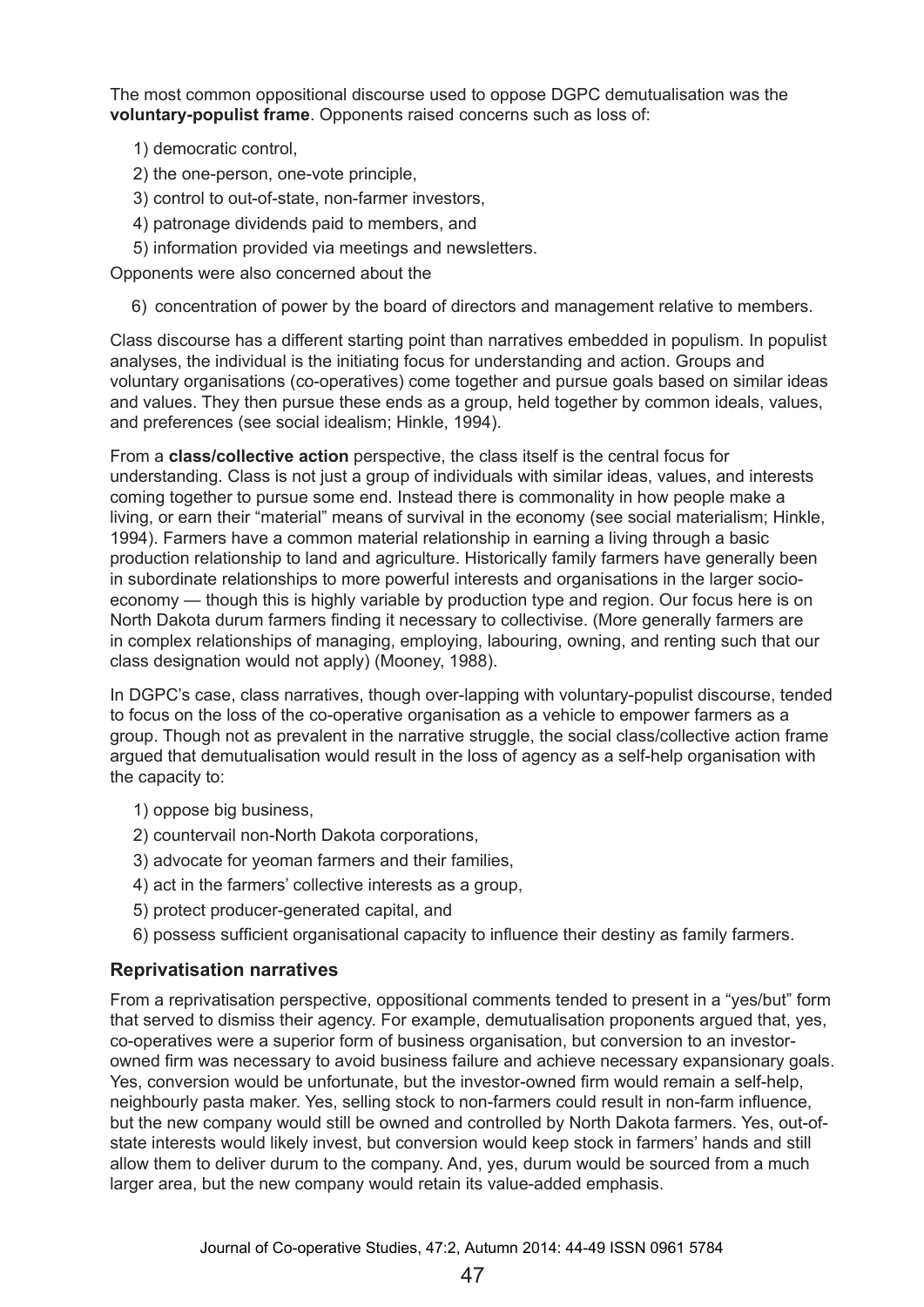These arguments were reinforced in news accounts where co-operative leadership maintained that operations would not be significantly different. Indeed, members might expect greater returns under an investment structure, while day-to-day operations would not significantly change. When the vote for conversion was conducted, demutualisation narratives prevailed. Eighty-three percent of the members voted for conversion.

# **Post Demutualisation Study**

Analysis of post conversion interviews revealed a mix of concerns and reservations. Members had regularly received information about DGPC through meetings, newsletters, quarterly reports, and annual meetings. After conversion this flow of information all but disappeared. Board members became very "closed- lipped," and rumours tended to fill the void in the dearth of information. Some members interviewed expressed cynicism and embarrassment. They had thought a market would develop for the shares and that liquidity — even windfall profits — could occur. These predictions proved premature if not outright wrong. Equity liquidity, an important incentive for conversion, had not materialised. Although many members were willing to wait for a market to develop for their shares, there was considerable frustration regarding how long the wait might be. Further, and more generally, their sense of control or influence over their destiny was drastically diminished. These reactions were not unanimous. Proponents for conversion could still be found.

Debate had occurred through newspaper articles, letters to the editor, and in member meetings. However as with many large and complex co-operatives, an asymmetry of technical information and resources existed between management and the board and members. This asymmetry gave an information advantage to those board members and managers in favour of conversion. The tipping group was made up of older farmers displaced from production (by blight), not finding a market for their shares, and enticed by the promise of windfall profits. The equity liquidity narrative, a dominant reason for conversion, seemed not only appealing, but when sweetened with the promise of windfall profits, became a seeming imperative.

## **Conclusions**

In 2010, when the DGPC acquisition by Viterra became final, all pretence of being a North Dakota "mom-and-pop enterprise" evaporated. This was followed by the 2012 Glencore and 2014 Post acquisitions. Demutualisation opened the floodgates to these large multinationals and ended Dakota Growers Pasta Company's existence as a locally embedded, democratically controlled organisation designed for local farmers' use and service. Instead it had become a subsidiary serving profit imperatives of these much larger absentee-owned multinationals.

The dominant logic "equity access, equity liquidity, reprivatisation" narratives largely went unchallenged, except by a minority of co-operative loyalists. No effective opposition emerged to challenge assertions about the necessity for conversion. Those committed to continued co-operative organisation lacked access to information and adequate resources to effectively critique the "expert" claims. Using privatisation frames, demutualisation proponents readily dismissed oppositional positions.

## **Recommendations**

The SEC filing indicated that the board conducted only one demutualisation study. Its focus was primarily to determine which organisational form would provide better equity. No thirdparty studies were done to analyse potential conversion outcomes from a more even-handed perspective; eg, demutualisation or not, and outcomes parsed respectively by impact on the firm and on members.